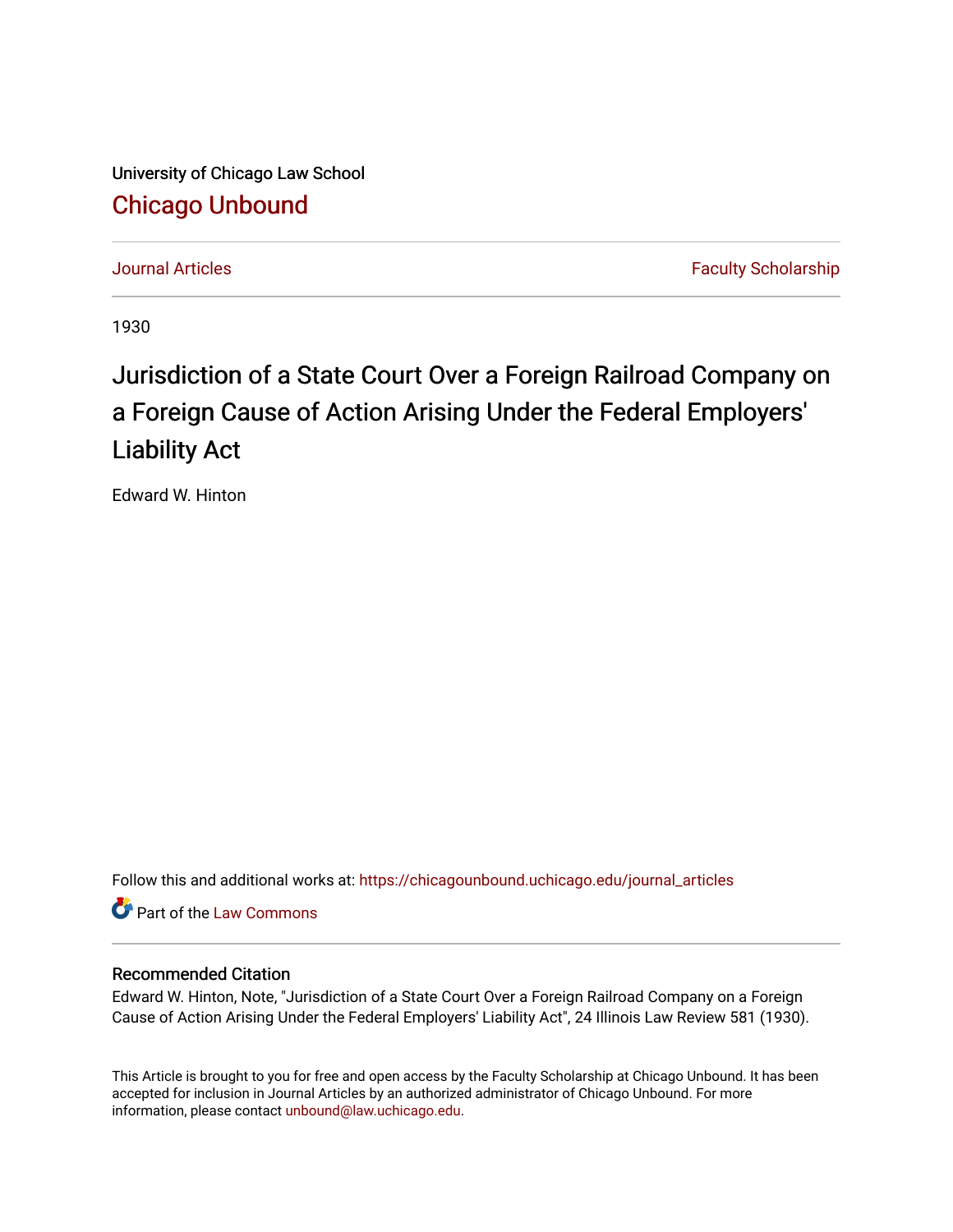statute so provided it was constitutional to permit a verdict under the federal Employers' Liability Act **by** a non-unanimous jury. However, where a state statute, as here construed by the state courts of Kentucky, attempts to confer a federal right, which would not exist but for the application of the state statute, the federal Supreme Court is justified, on the authorities, in holding that it has no application td suits under the federal Employers' Liability Act. The federal act requires proof of negligence as a basis of tort liability, except where violation of a Federal Safety Act by the employer contributes in whole or in part to the injury inflicted or death sustained. To read into the Federal Act the applicability of a state statute as to what fact must be, or is negligence, would be greatly extending the federal Employers' Liability Act beyond its wording, and would, moreover, confer upon the several states unwarranted constitutional power. That act is to be general and uniform in scope, and to hold otherwise would open the door to the conflicting vagaries of the various state laws in suits under it. The court had earlier held, in the *Horton* case,<sup>4</sup> that a state statute relating to assumption of risk under the federal Employers' Liability Act was inapplicable; and a short time later, in the *Winfield* case<sup>6</sup> had further held that even though a state statute could without conflict cover a gap in the federal Employers' Liability Act, it was inapplicable on the ground that the federal act covered the entire subject matter.

There appears to be a tendency to extend state laws as to what is negligence over into federal domain, the idea being probably that the fact of negligence is often difficult of proof, being dependent largely upon circumstances. The same tendency is noticeable in procedure under state workmen's compensation acts, where certain inferences as to what is an injury "arising out of and in the course of employment" are made, in the interests of protection to the employe. However humane such movements may be, they can not be supported on constitutional grounds where conflict with the fundamental document is patent and clear. In the instant case, the holding seems inescapable and sound, from the standpoint of constitutional law and well-established practice under the federal Employers' Liability Act.<sup>6</sup> It would seem the Court of Appeals of Kentucky, in thus being reversed, should have known better.

E. F. ALBERTSWORTH.

CONSTITUTIONAL LAw-JURISDICTION OF A STATE COURT OVER **A** FOREIGN RAILROAD CORPORATION **ON** A FOREIGN CAUSE OF AcTION ARISING UNDER THE FEDERAL EMPLOYERS' LIABILITY ACT.<sup>1</sup>-

4. (1914) **233** U. S. 492, 34 Sup. Ct **635,** 58 I Ed. 1062.

**5.** (1917) 244 U. S. 147, 37 Sup. Ct. 546, 61 L. **Ed.** 1045.

**6.** The leading cases are collected, as well as annotated, in the author's "Cases on Industrial Law," **pp.** 40-96.

**1.** For a discussion of the general problem of jurisdiction over foreign corporations, see "Due Process, Jurisdiction over Corporations, and the Commerce Clause!' 42 Harv. Law Rev. 1062, to which the present writer is indebted for an extensive collection of the cases.

 $\bullet$   $\bullet$   $\bullet$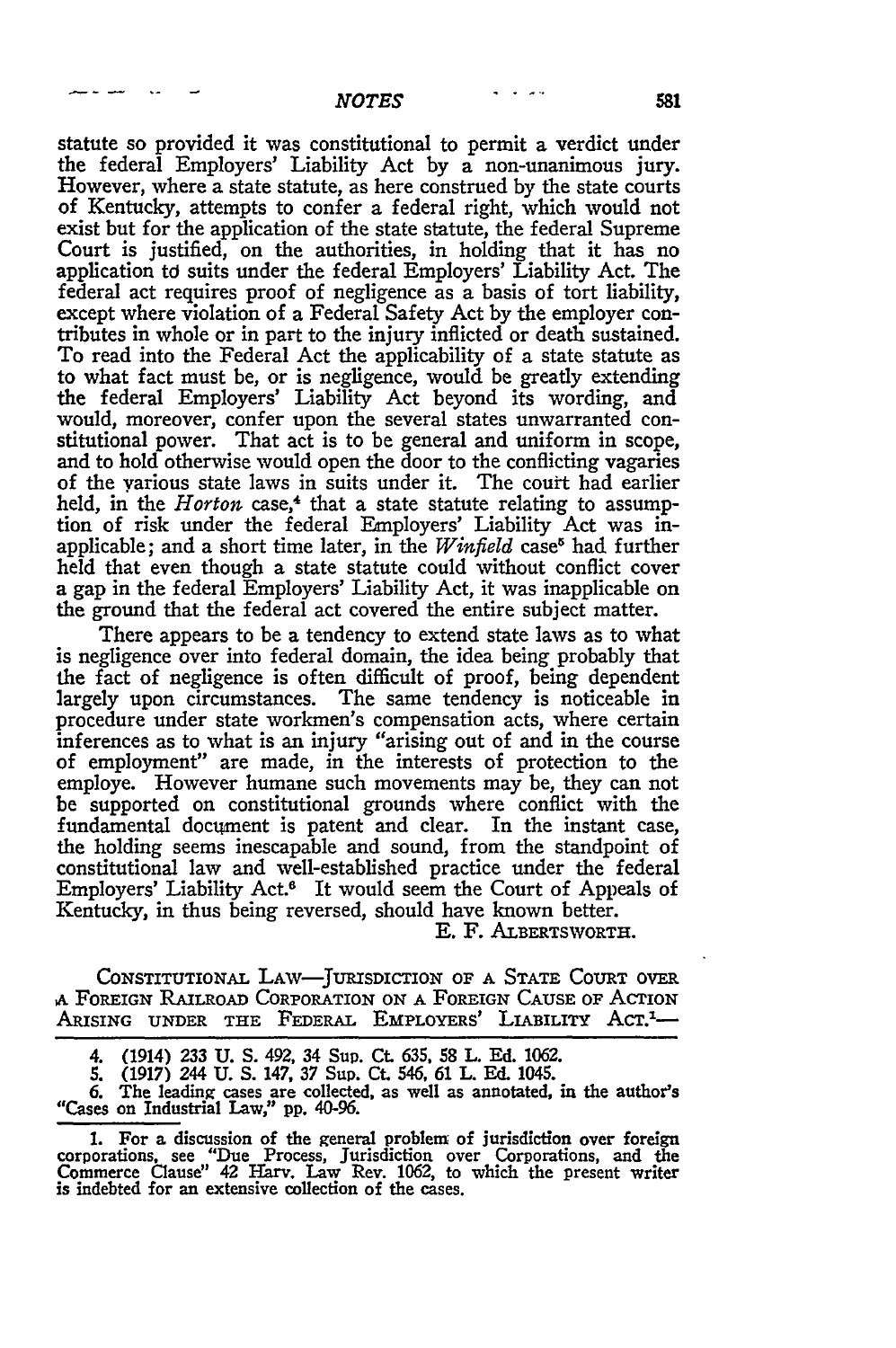[United States] The *Mix* case,<sup>2</sup> recently decided by the Supreme Court, suggests several very perplexing questions. The facts of the case, as stated in the opinion, were these:

"Thomas Doyle, a switchman employed by the Michigan Central Railroad, was killed in Michigan in the performance of his duties. He was then a resident of Lansing in that state, and there his wife, Augusta, lived with him until his death. Shortly after she removed to Missouri, was appointed administratrix of his estate at St. Louis, and, as such, brought in the circuit court of that city an action for damages against the railroad under the Federal Safety Appliance Act (45 U. S. C. A., Sections 1-46) and the Federal Employers' Liability Act (45 U. S. C. A., Sections 51-59). The railroad is a Michigan cor- poration. No part of its line runs into Missouri. It has not consented poration. No part of its line runs into Missouri. It has not consented to be sued there, has never been admitted to do business there, and has never done any business there *except soliciting freight for transportation in interstate commerce over its lines in other states.* For this limited purpose it maintains an office in St. Louis. Upon its agent<sup>3</sup> in charge of that office the sheriff made service of the summons.

The railroad appearing specially filed a petition for removal of the cause to the federal court. This the state court denied. Thereupon the railroad filed a transcript of the record in the federal court and moved there to quash the summons. Upon objection of the admin-<br>istratrix, that court declined to pass on the motion and remanded the istratrix, that court declined to pass on the motion and remanded the case to the state court. It did so apparently on the ground that the suit was one under the Federal Employers' Liability Act.<sup>4</sup> The railroad again appearing specially pressed in the state court the motion to quash. It was denied on the authority of *State* ex rel. *Texas Portland Cement Co. v. Sale* 232 Mo. 166, 132 **S.** W. 1119, and *Davis v. Jacksonville Southeastern Line* 126 Mo. 69, 28 **S.** W. 965, which hold that service upon a soliciting freight agent confers jurisdiction and that a petition to remove to the federal court is equivalent to a general appearance. After denial of the motion to quash the summons this application for a of the state, in accordance with what appears to be the appropriate local practice. . **.** . The application for the writ of prohibition was denied without opinion."

On review by writ of certiorari the Supreme Court reversed the judgment of the state supreme court refusing the writ of prohibition.

*2. Michiqan Central Railroad Co. v. Mix* (1929) *278* **U. S.** 492, 49 Sup. Ct. Rep. 207.

3. The Missouri statute provides for service of process on foreign cor- porations having an office within the state by delivery of a copy to the officer or agent in charge of such office: Mo. R. S. 1919 sec. 1186.

4. "No action shall be maintained under this chapter unless commenced

within two years from the day the cause of action accrued.<br>"Under this chapter an action may be brought in a district court of<br>the United States, in the district of the residence of the defendant, or in<br>which the cause of courts of the United States under this chapter shall be concurrent with that<br>of the courts of the several states, and no case arising under this chapter<br>and brought in any state court of competent jurisdiction shall be rem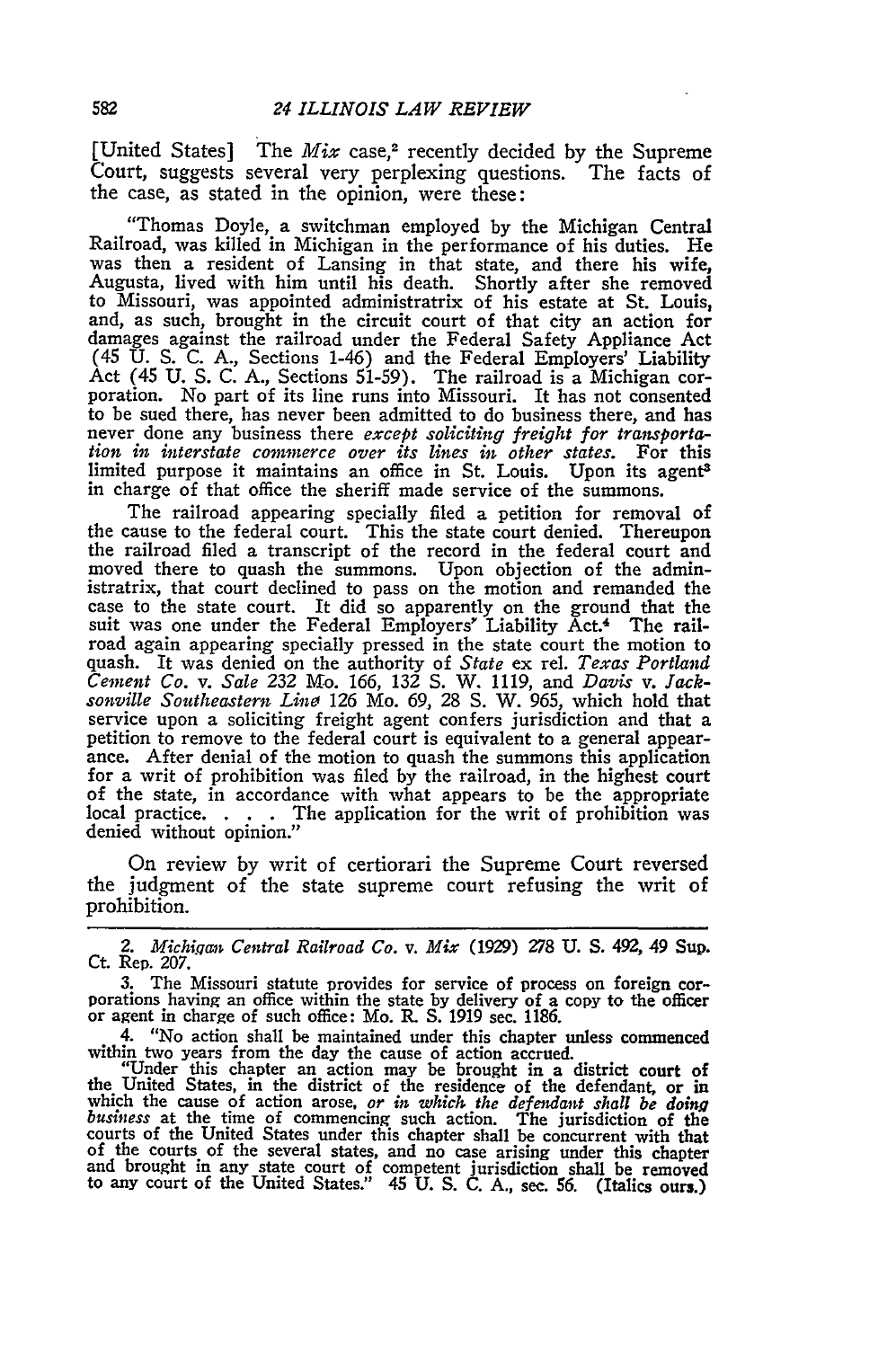If the court had reached this result on the theory that the mere solicitation of freight by the railroad for transportation over its lines outside of the state did not amount to "doing business" so as to enable the state court to acquire jurisdiction over it to enforce a foreign liability in no wise connected with the local freight solicitation, the case would scarcely require comment. The latest cases settle the proposition that a foreign corporation which has not done any business whatever in a state is not subject to process from the courts of that state, though service may be made on its officers or agents while within the state, whether for some personal or corporate purpose.<sup>5</sup>

It is unnecessary to consider what activities in general may amount to doing business so as to subject the corporation to local process, for it is expressly stated that this railroad was not doing any business except the solicitation of freight for transportation on its lines elsewhere, and the authorities are now pretty well agreed that mere solicitation of such business does not constitute "doing business" within the meaning of the rule.<sup>6</sup> The opinion, however, ignores this feature of the case, and seems to assume that the state court might have had jurisdiction but for the effect of the "commerce" clause of the Constitution.

After making a statement of the facts, as above set out, the opinion **of.** Mr. justice Brandeis proceeds:

"The railroad claims that it was not subject to suit in Missouri, among other reasons, because to maintain it would violate the commerce clause. In order to show that trial of the action for damages in Missouri would entail a heavy burden upon, and unreasonably obstruct interstate commerce, it set forth facts substantially identical with those held sufficient for that purpose in *Davis v. Farmers' Cooperative Co.* **262** U. S. 312. . **.** . The mere fact that she [plaintiff] had acquired a residence within Missouri before commencing the action does not make reasonable the imposition upon interstate commerce of the heavy burden which would be entailed in trying the cause in a state remote from that in which the accident occurred and in which both parties resided at the time."

The balance of the opinion is devoted to pointing out distinctions between the case in question and others in which the jurisdiction had been sustained, and in disposing of the plaintiff's contention that certain steps taken by the defendant amounted to a general appearance or a waiver of objection to the jurisdiction. In this connection the opinion further emphasizes the commerce objection.

*<sup>5.</sup> Goldev v. Mornin.q News* (1894) **156 U. S. 518;** *Philadelihia Reading Ry. Co. v. McKibben* **(1917)** 243 **U. S.** 264; *Rosenber.q Bros v. Cur*ris Brown Co. (1923) 260 U. S. 516; Bank of North America v. Whitney<br>National Bank (1923) 261 U. S. 171; James-Dickinson Mortgage Co. v. Harry<br>(1927) 273 U. S. 119.

<sup>6.</sup> Green v. C. B. & Q. Ry. Co. (1907) 205 U. S. 530; Minnesota Commercial Men's Ass'n v. Benn (1923) 261 U. S. 140; Thurman v. C. M. & St. Paul Ry. Co. (1926) 254 Mass. 569.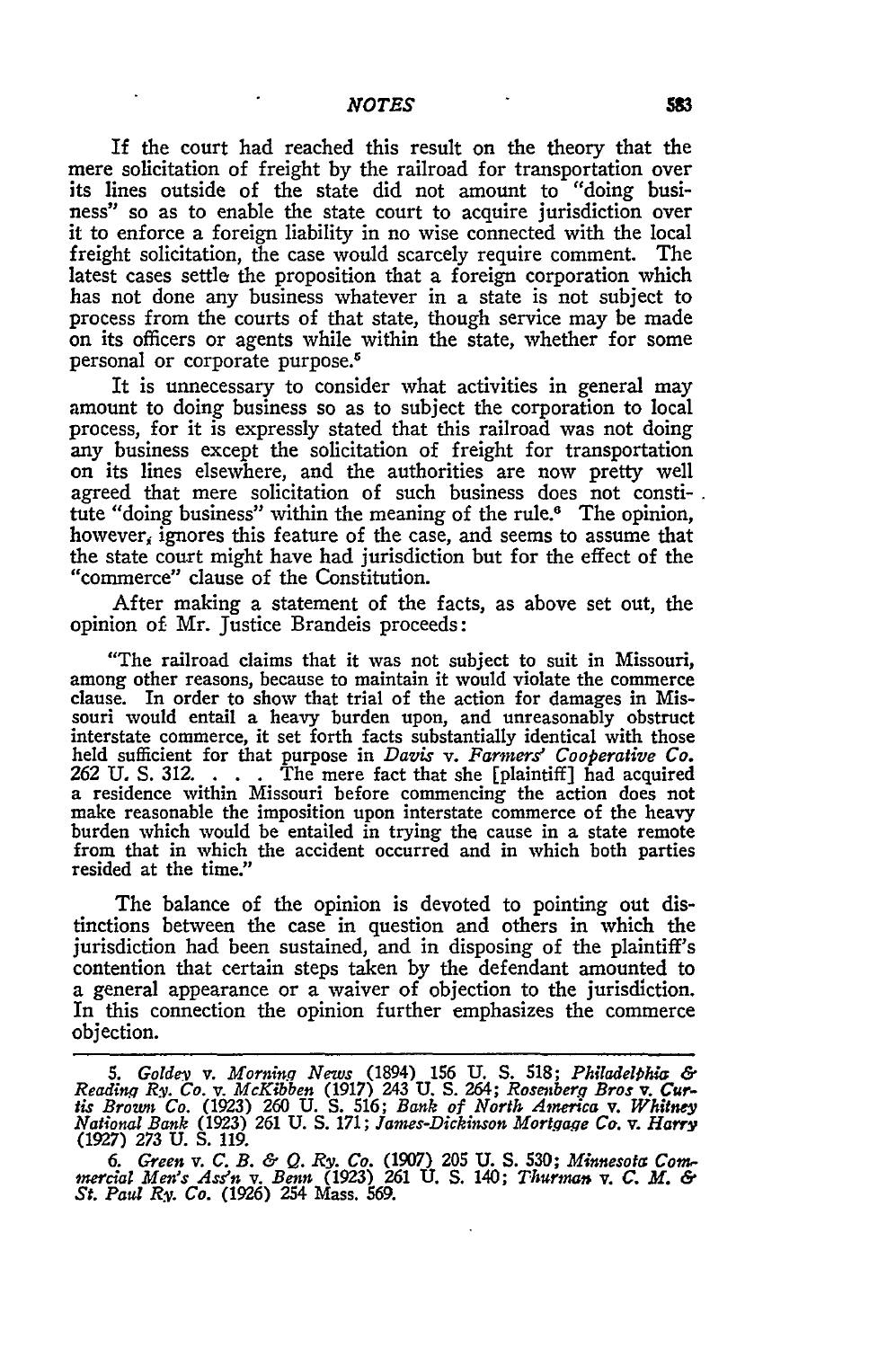**.** Plaintiff contended that **by** the local practice a motion to quash the summons amounted to a general appearance, and that such a rule did not violate the "due process" clause according to the doctrine of *York v. Texas.7*

The opinion answers this argument **by** the statement:

"We have no occasion to inquire into the local practice. The constitutional clause sustained in *Davis v. Farmers Cooperative* **Co. 262** U. **S.** 302, was not under the Fourteenth Amendment as in *Rosenberg Bros. Co. v. Curtis Brown Co. 260* U. S. 516. It was assumed that the carrier was found within the state. The judgment was reversed on the ground that to compel it to try the cause there would burden interstate commerce and, hence, would violate the commerce clause. No local rule of practice can prevent the carrier from laying the appropri- ate foundation for the enforcement of its constitutional rights **by** making a seasonable motion."

It would seem that the opinion must be taken to stand for the proposition that an action in a state court, based on the Federal Employers' Liability Act, is governed **by** the rule in *Davis* v. *Farmers' Cooperative Co.,8* though the latter case involved a common law liability for the loss of goods in transit.<sup>9</sup>

It is to be regretted, therefore, that the opinion fails to notice the provisions of *45* U. S. C. A. sec. **56,"°** which might have led to a different result.

It will be noted that sec. **56** of the Employers' Liability Act expressly provides that the action may be brought in the district court of the United States, "in the district of the residence of the defendant, or in which the cause of action arose, *or in which the defendant shall be doing business at the time of commencing such action,"* (italics ours) and that the jurisdiction shall be concurrent with that of the courts of the several states. The commerce clause<sup>11</sup> is not in terms a restriction on the power of Congress, but a grant of power, i. e., "Congress shall have power to regulate commerce with foreign nations, and among the several states, and with the Indian tribes."

Under, this grant of power Congress may certainly impose burdens on interstate commerce, which would be unreasonable if imposed by the state because inconsistent with the scheme of national control. If this action had been brought in the United States' District Court for the Eastern District of Missouri, as expressly authorized by the Liability Act, assuming that the maintenance of an office in St. Louis amounted to doing business within the meaning of the Act, there can be little doubt that the jurisdiction would have been sustained. The court would hardly have substituted its conception of reasonableness for that of Congress. It is extremely unlikely that it would have held it beyond the power of Congress to

*<sup>7.</sup> York v. Texas* (1890) 137 U. **S. 15.**

*<sup>8.</sup> Davis v. Farmers" CooPerative Co.* **(1923) 262 U. S. 312.**

*<sup>9.</sup>* See *Farmers' Cooperative Co. v. Pavne* **(1921) 150 Minn.** 534.

**<sup>10.</sup>** Reprinted in supra, note 4. **11.** Art. I, sec. **8,** of **the** Constitution.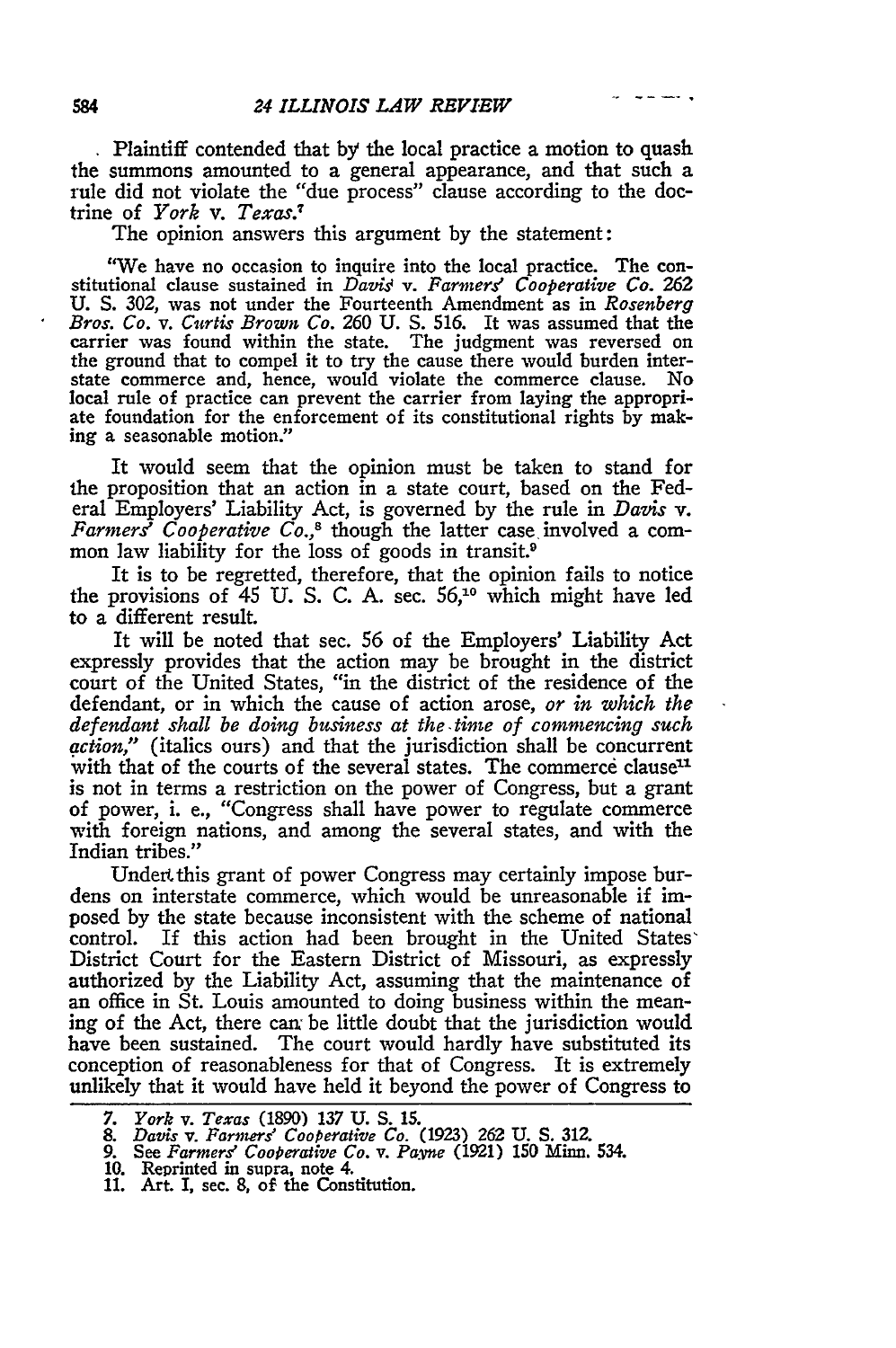subject the carrier to suit in a district where it was doing business, because in some cases it might increase the expense of litigation. It seems fair to assume that the jurisdiction would be sustained in case of a suit in a federal court in a district where the railroad was doing business, though the cause of action accrued elsewhere, and the expense of the litigation would be increased. In a much weaker case<sup>12</sup> the Court of Appeals of the District of Columbia sustained an action against a foreign interstate carrier, doing business in the District, on a transitory causq of action arising out of a shipment from Florida to Michigan, because the act of Congress regulating the courts of the District provided for suits against foreign corpora- tions doing business therein.

The provisions of the Liability Act for suits in the United States district court for a district in which the defendant is doing business do not include state courts, and the clause, declaring the jurisdiction conferred on the federal courts concurrent with the courts of the several states, may not confer jurisdiction on the corresponding state courts. But it is certainly arguable that the act contemplated suits in the corresponding state courts, and therefore that the commerce objection is inapplicable. The burden on interstate commerce is no greater when the action is brought in a state court than where it is brought in the corresponding federal court, and if that is sanctioned by the act of Congress there can be'no more objection to a suit in the state court than to one in'the federal court in the same district. It is true that this view might be answered by saying that Congress has expressly sanctioned the burden on interstate commerce involved in an action in the federal court of the district in which the defendant is doing business, and therefore the commerce objection is inapplicable, while in the absence of such express sanction for actions in the corresponding court, the commerce objection remains as in other actions.

This problem deserves more consideration than it received in the opinion, and might receive a different solution when fully pre- sented. But assuming that the commerce objection is applicable to actions in a state court under the Employers' Liability Act, a procedural difficulty arises in the means adopted to enforce it.

Where a court attempts to acquire jurisdiction by process or means which violate the "due process" clause, the attempt is futile. Jurisdiction does not attach in such cases, and the judgment is a nullity and collaterally attackable.

For example, where it is sought to obtain jurisdiction of an absent non-resident through service by publication to enforce an ordinary personal liability, $\bar{A}^3$  or of a foreign corporation not doing business in the state, by service on some public officer,<sup>14</sup> the judgment is void and subject to collateral attack. For the same reason

*<sup>12.</sup> Harris v. American Rv. Express Co.* **(1926) 12** Fed. (2d) **487.**

**<sup>13.</sup>** *Pennover v. Neff* **(1877) 95 U. S. 714.**

**<sup>14.</sup>** *Simon v. Southern Ry. Co.* **(1915) 236 U. S. 115.**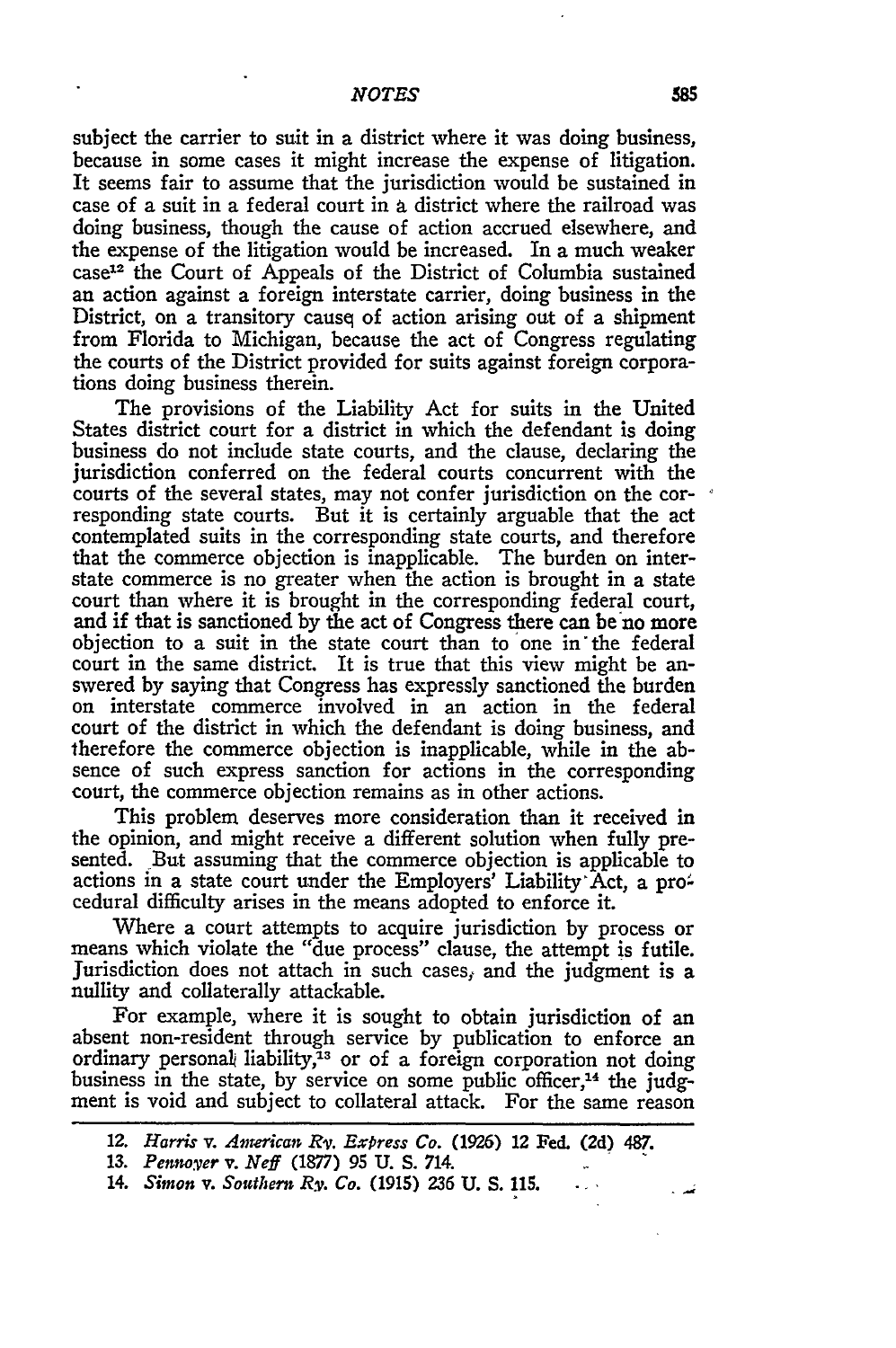a writ of prohibition would lie to prevent the court from proceeding where it has no jurisdiction.<sup>15</sup>

But does the commerce objection in such a case as this affect jurisdiction in the same way as a lack of due process? Does it really do anything more than make it erroneous for the trial court to proceed against the defendant's objection, with a case where an unreasonable burden would be imposed thereby on interstate commerce?

If the commerce objection has merely the latter effect, then prohibition would seem to be an inappropriate remedy. The writ of prohibition is not a substitute for a writ of error or of certiorari.

that the inferior court is about to exceed its jurisdiction. It can not be made to serve the purpose of a writ of error or certiorari, to correct mistakes of that court in deciding questions of law or fact within its jurisdiction."16

The granting of the writ is a matter of sound discretion.<sup>17</sup> It will be denied where the inferior court is not clearly without jurisdiction.18 **And** since it does not serve the purpose of a writ of error, it will not be issued where the trial court has jurisdiction to pass on objections to its jurisdiction, or to the exercise of its jurisdiction.19 Thus in Ex parte *C. R. I. & P. Ry. Company* the writ was denied because the trial court had jurisdiction to determine whether certain steps taken **by** the petitioned without objection in an equity suit amounted to a general appearance.

And in Ex parte *Transportes Maritimos* supra, where a ship had been seized in a proceeding in admiralty, and the claim was set up that it was exempt from seizure because owned **by** a foreign sovereignty, the writ was denied because the court had jurisdiction to pasq on this claim, and an erroneous determination was subject to correction **by** appeal.

The precise legal effect of the commerce clause, therefore, becomes important. The doctrine of Davis *v. Farmers' Cooperative Company20* settled the proposition that a statute attempting to subject a foreign interstate carrier to suit in Minnesota on a foreign cause of action not connected with any local activities was unconstitutional because imposing an unreasonable burden on interstate commerce. That case was reviewed on writ of error and hence does not touch the question whether the trial court in the *Mix* case had jurisdiction to pass on the objection raised under the commerce clause. The interstate carrier has an immunity from suit **ir** certain courts on certain causes of action. But that immunity from suit does not seem to differ from any other legal immunity from suit. The fact that it is conferred **by** the construction of a provision of the Con-

<sup>15.</sup> Order of Railway Conductors v. Bandy (1928) 8 S. W. (2d) 448.<br>16. *Smith v. Whitney (1885) 116 U. S. 167, loc. 176.*<br>17. Ex parte Hussein Lufti Bay (1920) 256 U. S. 616.

**<sup>1</sup>M** Ex Parte *Davis* **(1922) 262 U. S.** 274. *19.* In re *C. R.* L *& P. Ry. Co.* **(1920) 255 U. S.** 273; Ex parte *Transtortes Marititnos* (1924) 264 **U. S. 105.** 20. *Davis v. Farmers' Cooperative Co.* (1923) **262 U. S. 312.**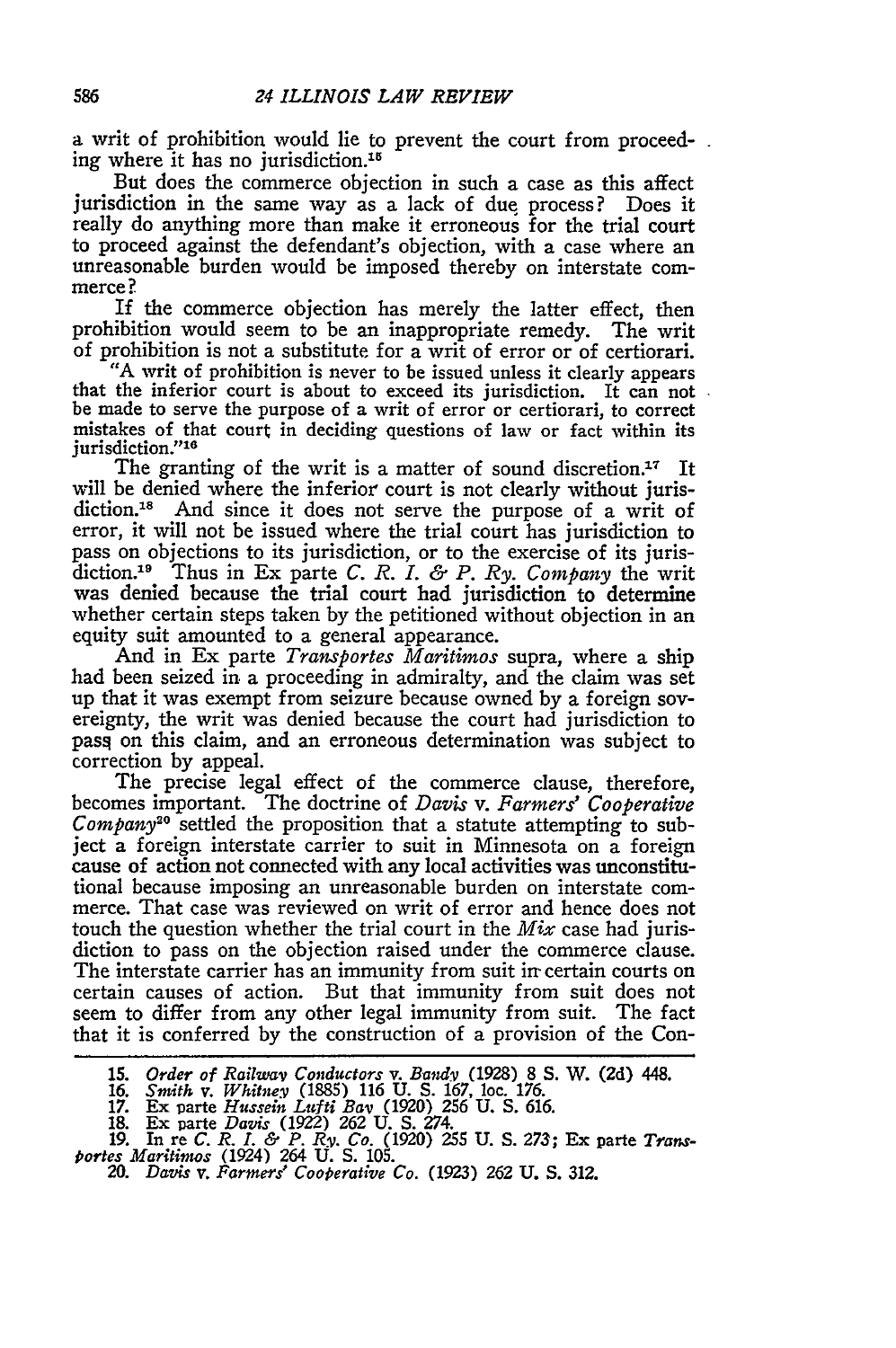stitution puts it beyond the power of state legislative diminution, but does not otherwise give it any greater effect than any other legal immunity.

In general an immunity from suit in a given court is a defense in abatement to be passed on in the first instance **by** the trial court, and the determination is binding until reversed **by** appellate proceedings.

For example, many state statutes provide for suit against a resident defendant in the county in which the plaintiff resides and the defendant may be found, or in the county in which the defendant resides.

Such a statute would clearly give the defendant a right not to be sued in a county in which neither of the parties resided, but it would not be contended that prohibition would be the appropriate remedy to enforce that right. It is fairly certain that he would be left to his plea in abatement, and his writ of error in case of an erroneous determination of the plea.

In order to eliminate all question of due process which is almost inseparably connected with suits against a foreign corporation in a state in which it is not doing business,<sup>21</sup> suppose the defendant were a natural person engaged in-interstate transporta- tion **by** air, and that while in a remote state he was sued and served with process in a transitory cause of action for an injury to an employee. The commerce clause would doubtless give him the same immunity from suit as that conferred upon a corporate carrier, but it seems **highly** probable that he would be compelled to set up his claim in the trial court and that it would have jurisdiction to pass on it. The same situation would arise in case of a suit against an interstate railroad in its home state on a foreign transitory cause of action, if the commerce clause applied to that situation.<sup>22</sup>

The corporation would be "found" in the state, and the service would be unobjectionable from the standpoint of due process, and the sole question would be whether the trial court had jurisdiction to pass on the commerce objection to the exercise of its jurisdiction.

If the admiralty court had jurisdiction to pass on the objection to the exercise of jurisdiction as against the claim of immunity because the res was the property of a foreign sovereignity, it is difficult to see why the Missouri trial court did not have jurisdiction to pass on the claim of immunity because of the burden on interstate commerce.

22. The fact that under the ruling in *Hoffman v. Missouri* **(1927)** 274 **U. S. 21,** such actions are permitted **by** the commerce clause does not affect the validity of the assumption for the purpose for which it is made.

<sup>21.</sup> There is a line of cases which seem to hold that under the due process clause, "doing business" in a state **by** a foreign corporation does not sub-ject it to the jurisdiction of the courts of that state on all transitory causes of action, but only of such as arise out of, or are connected with its local<br>activities. This view was apparently adopted by the court in L. & N. Ry. Co<br>v. Chatters (1929) 279 U. S. 320, 49 Sup. Ct. Rep. 329. But in that the action probably does not violate the commerce restriction.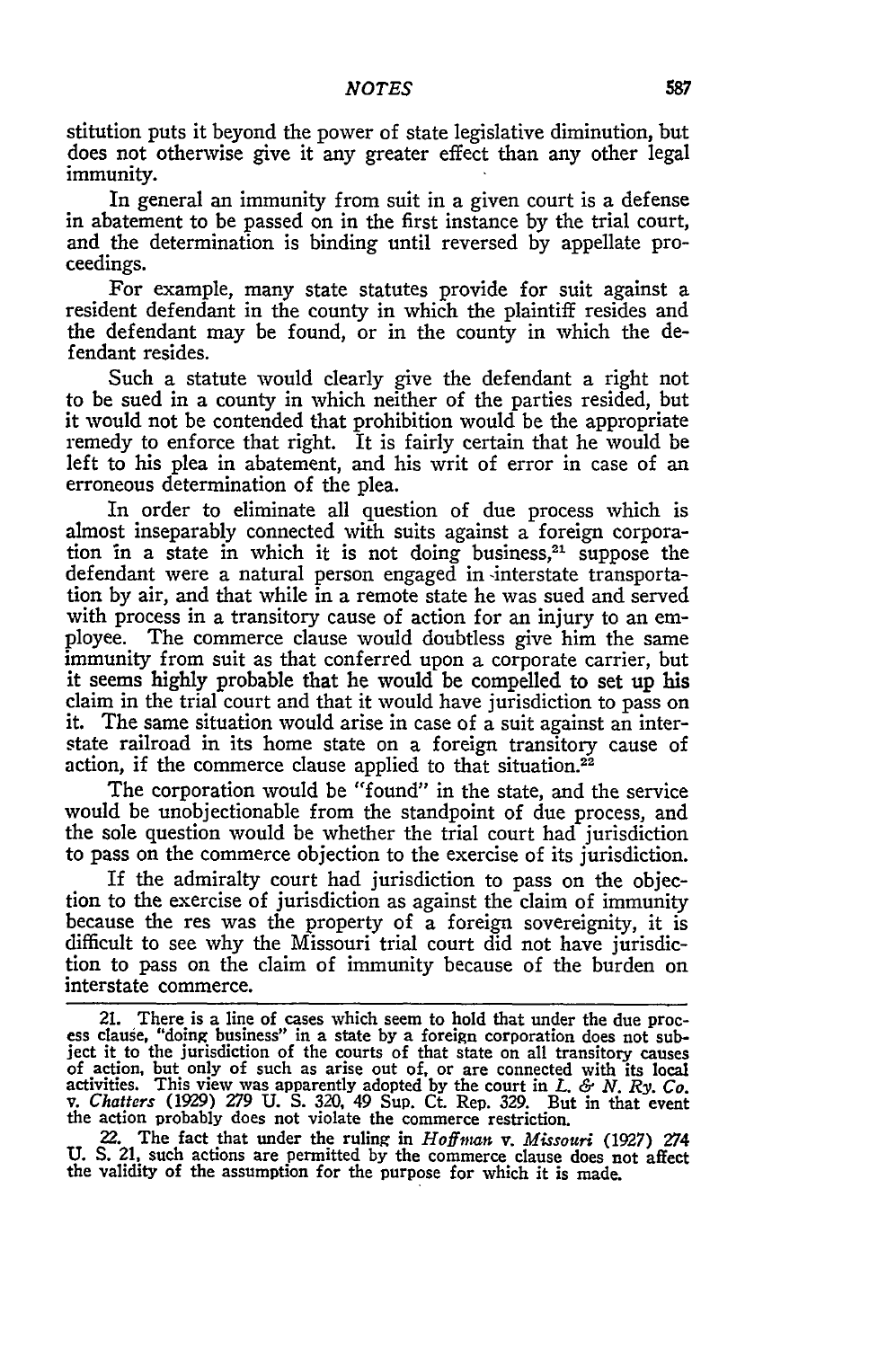The doctrine of *Davis v. Farmers' Cooperative Company* does not lay down a hard and fast rule that the action can never be entertained **by** the courts of a state in which the cause of action did not accrue.

Jurisdiction was sustained, for example, for failure to deliver a shipment in the state.<sup>23</sup> The place of the suit seems to be objectionable only where an unreasonable burden is thereby imposed. Suppose an accident occurred on a special excursion train where all the witnesses resided in a state distant from the place of the accident. In such a case an action brought in the state where the witness resided and the carrier was doing business clearly would not in fact impose an unreasonable burden on the carrier. If then the immunity from suit is based on the fact that an unreasonable burden is imposed under the particular circumstances, then according to the usual method of dealing with similar problems, the validity of the claim of immunity would be a matter for the trial court to determine in the first instance, subject only to appellate review. It is true that the refusal of a writ of prohibition has been reviewed in several instances, but in all of the cases which have come to the writer's attention the jurisdiction of the trial court was sustained, and hence the question of whether the writ of prohibi- tion was an appropriate remedy to enforce a claim to immunity from suit was not discussed.

There is one case<sup>24</sup> sustaining a collateral attack on a judgment because in violation of the commerce clause, but the facts are quite different from those presented in the principal case. In the *Wells* case a non-resident plaintiff brought suit **by** attachment against a foreign interstate carrier, not doing business in the state, to enforce a foreign transitory claim. Under the writ property of the defendant was seized and notice given **by** publication. The defendant did not appear and judgment was rendered **by** default. The defendant then filed a bill in the federal court to enjoin the enforcement of the judgment. In sustaining the bill the Supreme Court observed:

"The garnishment was void because seizure **of** the rolling stock and credits for the purpose of compelling the Santa Fe to submit to the jurisdiction of the court in the Wells suit interfered unreasonably with interstate commerce. The Santa Fe was not obliged to assert its rights in the courts of Texas."

This case goes a long way, but it does not decide that a person served with ordinary personal process in a transitory cause of action is not compelled to assert his rights in the court to which the process was returnable.

In the one case the seizure of the property interfered with the freedom of interstate commerce. In the other there would be no burden on interstate commerce unless the court erroneously

*23. State* ex rel. *St. L. B. & M. Ry. Co. v. Taylor* (1924) **266'U. S. 200.**

*24. A. T. & S. F. Ry. Co. v. Wells* (1924) **265 U. S. 101.**